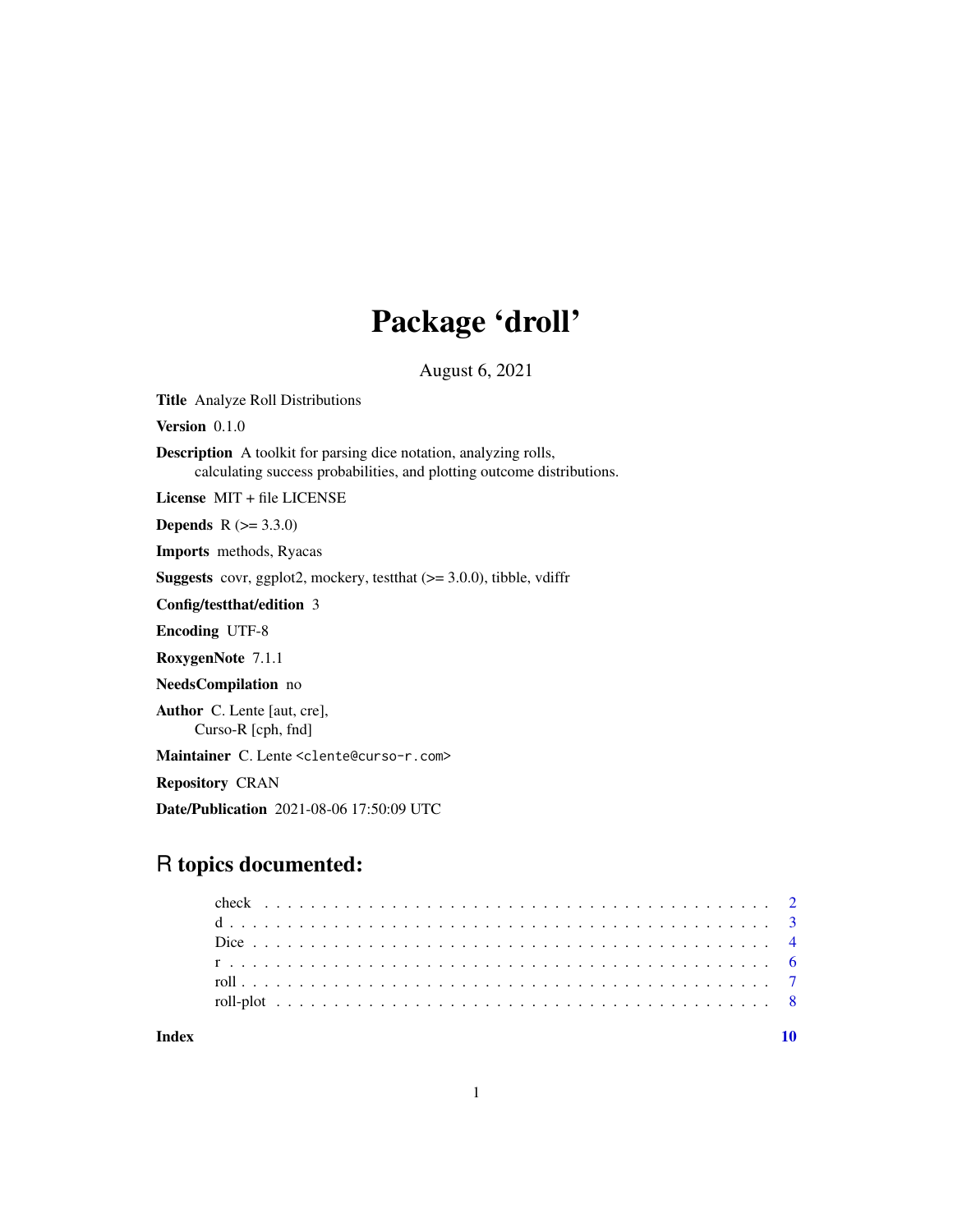#### <span id="page-1-1"></span><span id="page-1-0"></span>Description

These are simple functions that manipulate probabilities and DCs for skill checks. [check\\_prob\(\)](#page-1-1) calculates the success/failure probability of a check with the given DC. [check\\_dc\(\)](#page-1-1) calculates the required difficulty class so that a skill check has the given success/failure probability. See below for more details.

#### Usage

```
check_dc(roll, p, success = TRUE)
```

```
check_prob(roll, dc, success = TRUE)
```
#### Arguments

| roll    | A roll expression (e.g., $2 \times d6 + 5$ ) or a data frame returned by r().                 |
|---------|-----------------------------------------------------------------------------------------------|
| D       | The probability of success/failure of the check (or attack).                                  |
| success | Whether to aim for success (the default) or for failure on the check (or attack).             |
| dc      | The difficulty class to beat for a skill check (or the armor class to beat for an<br>attack). |

#### Details

These functions hide the complexities of the [roll](#page-6-1) family so users unfamiliar with R's  $d/p/q/r$  notation can get quickly up and running with the package. Since attacks and checks work in the same way (i.e., success means rolling a value higher than or equal to a certain threshold), there are no attack\_\*() functions.

For more details on roll expressions, see [r\(\)](#page-5-1) and the [Dice](#page-3-1) S4 class.

#### Value

A numeric scalar.

#### See Also

[roll,](#page-6-1) [r\(\)](#page-5-1), [Dice.](#page-3-1)

```
# Probability of d20 + 8 passing a DC 15 skill check
check_prob(d20 + 8, 15)
# Probability of d20 + 8 missing an AC 15 attack
check\_prob(d20 + 8, 15, success = FALSE)
```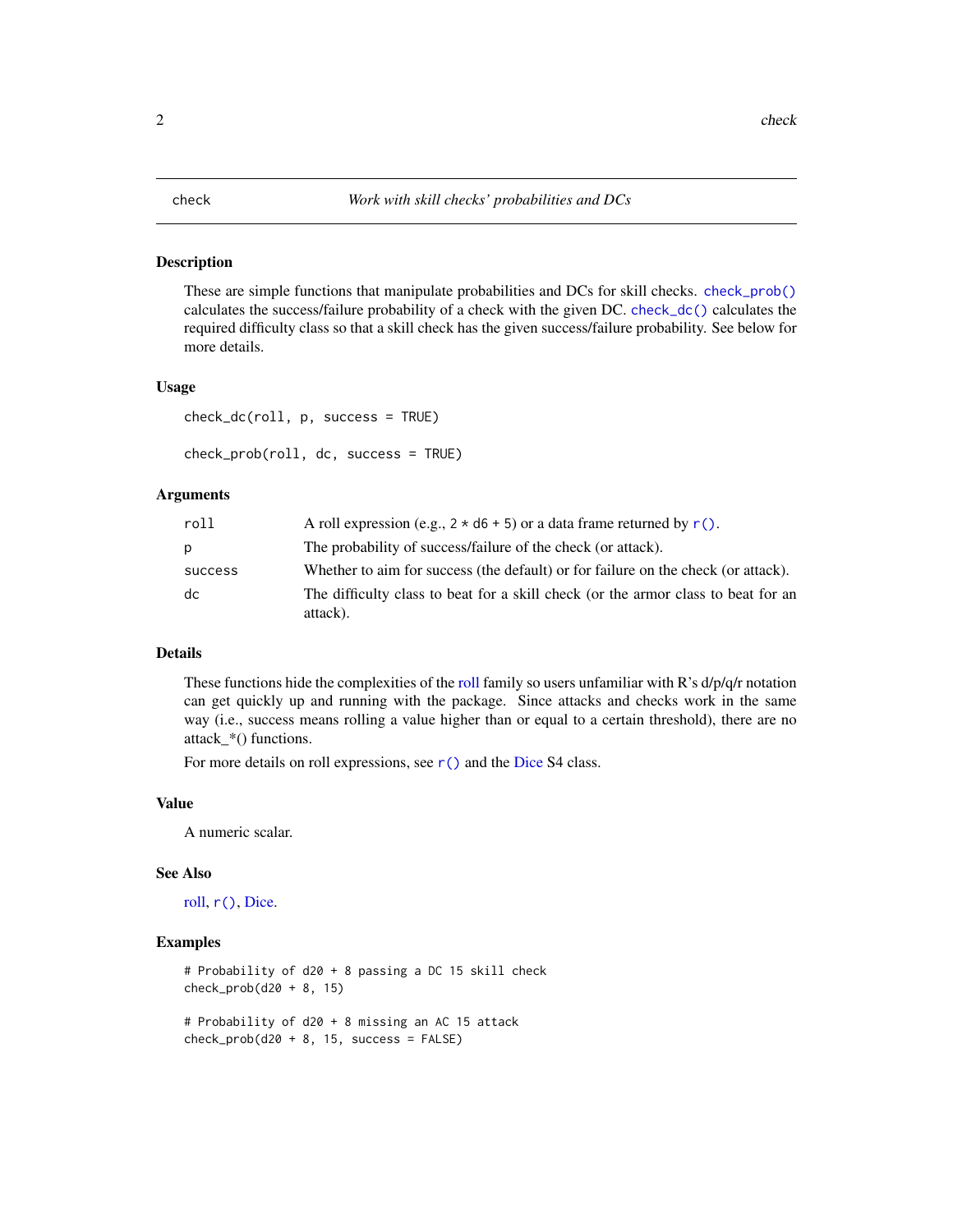#### <span id="page-2-1"></span><span id="page-2-0"></span>Description

Create an instance of the [Dice](#page-3-1) S4 class, allowing for the use of non-standard dice and for interactive dice rolling without having to recur to functions of the [roll](#page-6-1) family. See below for more details.

#### Usage

d(faces)

#### Arguments

faces Either the number of faces (length(faces) == 1) or a numeric vector specifying the values of the faces.

#### Details

If given a numeric vector,  $d()$  creates an object of the [Dice](#page-3-1) S4 class representing a die with these values for faces. On the other hand, if given a numeric scalar, it creates a die with faces running from 1 to this value. At the moment, there is no support for specifying each face's probability, although it is possible to create a die where more than one face have the same value.

This function has two main purposes: creating non-standard dice and allowing for interactive dice rolling. Non-standard dice are arbitrary objects that might not have a real world counterpart, e.g., a  $d(17)$  or a  $d(c(1,1,3))$ . Interactive rolling is the ability to get a random result from a die without having to resort to functions of the [roll](#page-6-1) family, explained in detail in the documentation for the [Dice](#page-3-1) S4 class.

#### Value

An object of the [Dice](#page-3-1) S4 class.

#### See Also

[Dice,](#page-3-1) [roll.](#page-6-1)

```
# Create a d6
d6 < -d(6)d6
# Create a die with even faces
dEven \le - d(c(2, 4, 6))dEven
# Create a loaded die
```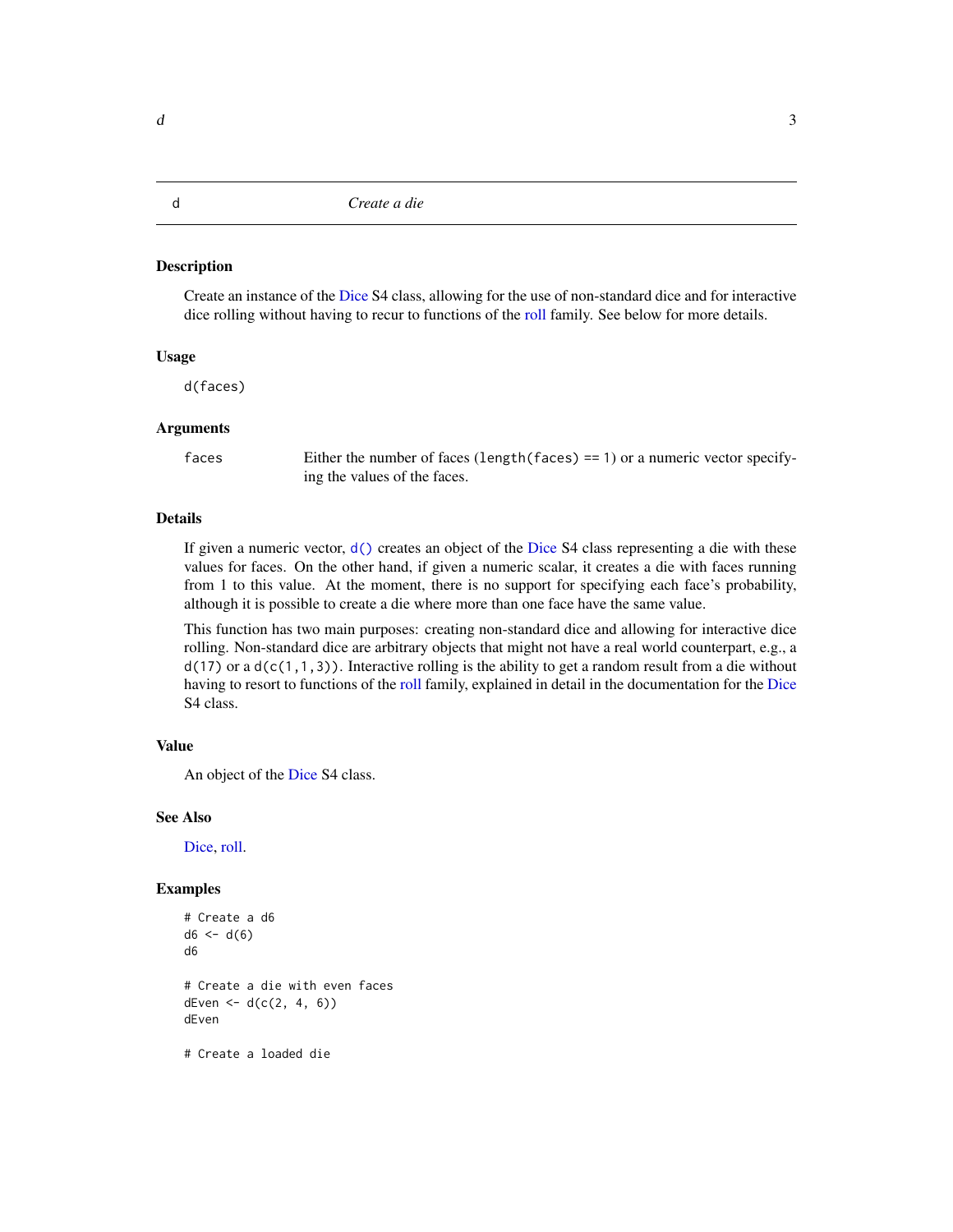4 Dice

```
dLoaded \leq -d(c(1:6, 6))dLoaded
```
#### <span id="page-3-1"></span>Dice *An S4 class to represent dice*

#### Description

A virtual representation of a die that supports the same arithmetic operations as a numeric scalar, with the special property that, when operated on, its value is randomly sampled from the die's faces. See below for more details.

#### Usage

```
## S4 method for signature 'Dice'
show(object)
## S4 method for signature 'Dice,numeric'
Ops(e1, e2)
## S4 method for signature 'numeric,Dice'
Ops(e1, e2)
## S4 method for signature 'Dice, Dice'
Ops(e1, e2)
## S4 method for signature 'numeric,Dice'
e1 * e2
## S4 method for signature 'Dice'
Math(x)
## S4 method for signature 'Dice'
Math2(x, digits)
## S4 method for signature 'Dice'
```
Summary $(x, \ldots,$  na.rm = FALSE)

#### Arguments

| object         | A Dice object.                                                 |
|----------------|----------------------------------------------------------------|
| e1             | A numeric scalar or a Dice object.                             |
| e <sub>2</sub> | A numeric scalar or a Dice object.                             |
| $\mathsf{x}$   | A Dice object                                                  |
| digits         | Number of digits to be used in round() or $signif()$ .         |
|                | Numeric arguments.                                             |
| na.rm          | A logical indicating whether missing values should be removed. |
|                |                                                                |

<span id="page-3-0"></span>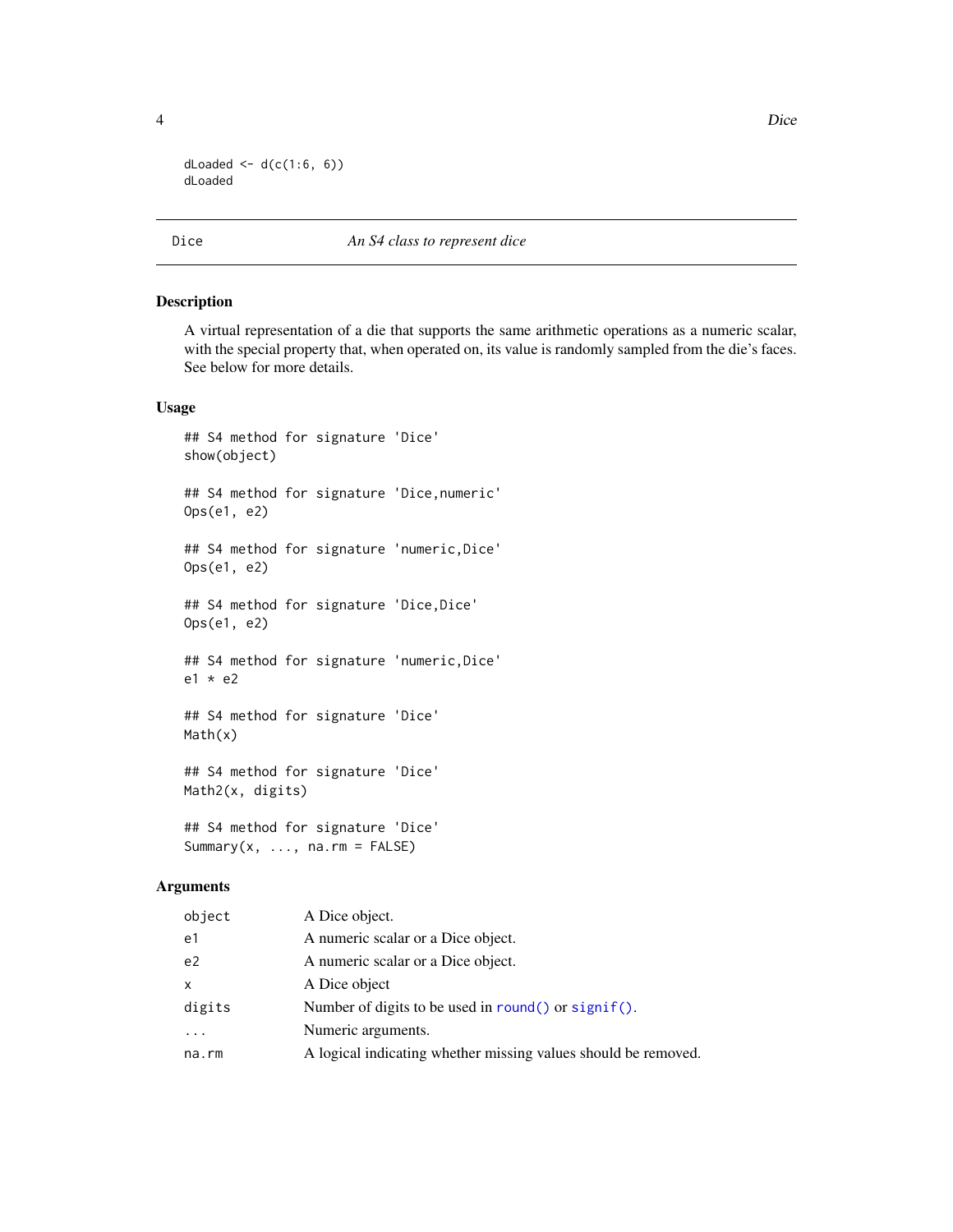## <span id="page-4-0"></span>Dice 5

#### Details

This S4 class extends [numeric](#page-0-0) with the goal of creating an interactive die inside of R. In short, an instance of this class functions as a numeric scalar for most intents and purposes except that, when its value is needed, it returns one of its faces at random.

For more information on exactly what operations are supported, see the **Operations** section below. To learn more about how to create an object of this class, see the dice creating function  $d()$ . For roll distributions, see the [roll](#page-6-1) family. For plotting those distributions, see the [roll-plot](#page-7-1) family.

#### **Slots**

faces A numeric vector with the die's faces.

#### **Operations**

By default, when printed, an object of this class returns a numeric vector with all of its faces. In order to actually "roll" the die (that is, get one of its faces at random), one can simply operate on it. Any arithmetic expression should trigger a die into sampling its faces, even  $dX + \theta$  and  $1 * dX$ .

All standard arithmetic operations are supported, along with comparisons, logic assertions, mathematical functions, and summaries: every group described in [S4groupGeneric](#page-0-0) except for Complex. Note that, when used in other situations, like  $c()$ , the die will return all of its faces.

These functions also work in the exact same way as they would with regular numeric scalars, with the exception of multiplication. With the goal of supporting the very common operation NdX ("rolling N dice with X faces and adding the results"), the multiplication symbol behaves differently depending on the context:  $N \times dX$  will work as NdX and  $dX \times N$  will work as N x dX ("rolling a die with X faces and multiplying the result by N").

The [roll](#page-6-1) and [roll-plot](#page-7-1) families of functions make ample use of roll expressions like the ones described here. They even support some built-in dice that can be used without being created with [d\(\)](#page-2-1).

#### See Also

[d\(\)](#page-2-1), [roll,](#page-6-1) [roll-plot.](#page-7-1)

```
set.seed(42)
```

```
# Create some dice with d()
d6 < -d(6)d20 < -d(20)# Print faces from die
d6
# Roll 1d6
1 * d6# Check if an attack hits and deal damage
if (d20 + 8 \ge 12) {
```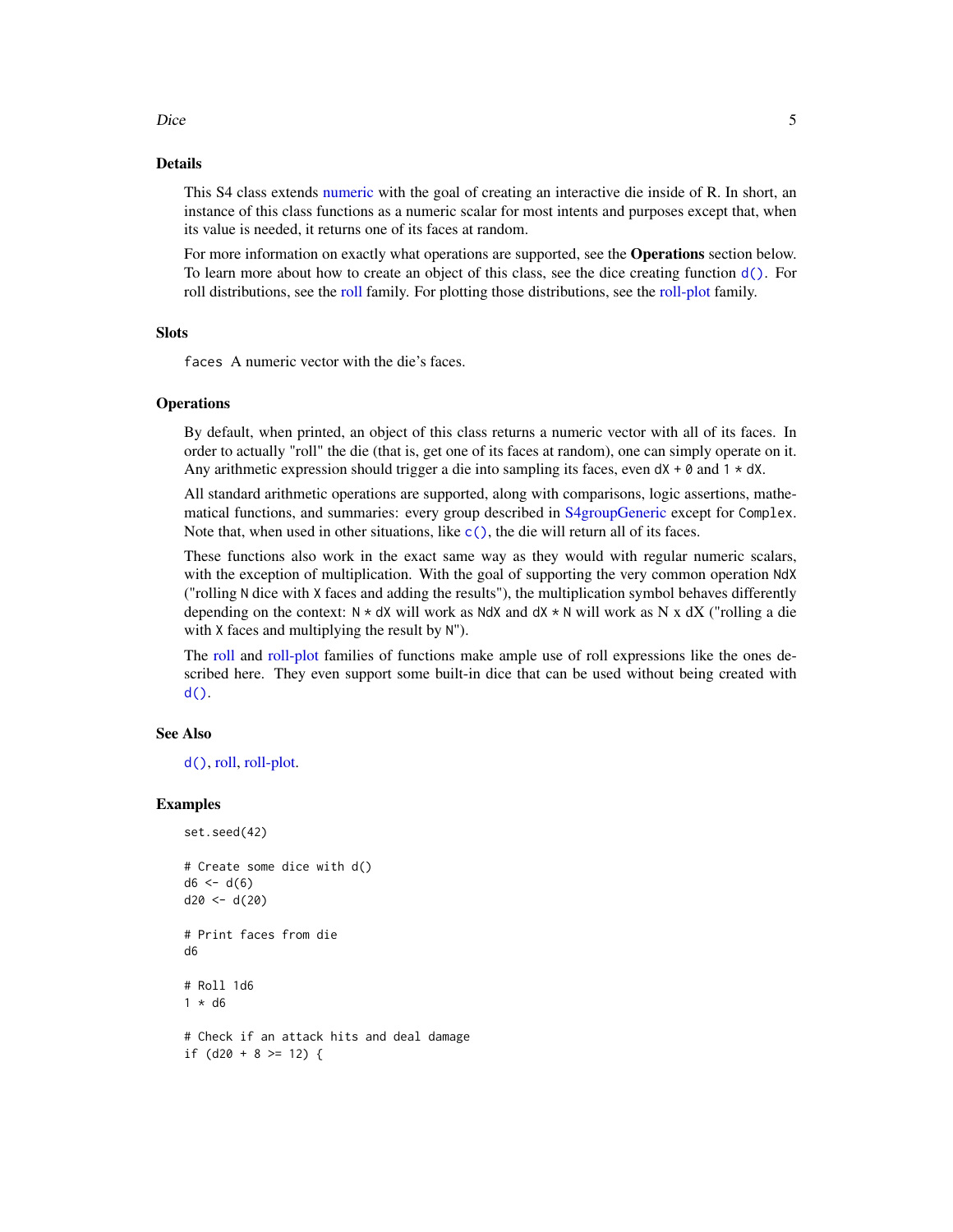```
print(4 * d6)} else {
 print(0)
}
```
#### <span id="page-5-1"></span>r *Get full distribution of a roll*

#### **Description**

Return a data frame with most information necessary to work with the roll distribution: a column containing the possible outcomes of the roll expression, a column counting how many different ways each outcome can be obtained, a column with the associated densities, and a column with the associated probabilities. See below for more details.

#### Usage

r(roll, precise = FALSE)

#### Arguments

| roll    | A roll expression (e.g., $2 \times d6 + 5$ ) or a data frame returned by r(). |
|---------|-------------------------------------------------------------------------------|
| precise | Whether to return values with arbitrary precision.                            |

#### Details

A roll expression is a piece of R code that describes a dice roll with or without modifiers, e.g.,  $2 \times d6$ + 5. This function processes roll expressions in order to power both the [roll](#page-6-1) and [roll-plot](#page-7-1) family of functions. Given an expression of this form it calculates the complete distribution of the outcomes. This is possible because the distribution is discrete and has a finite number of outcomes.

Standard [dice notation](https://en.wikipedia.org/wiki/Dice_notation) should mostly work out of the box, with the notable exception of NdX, i.e., "roll N dice with X faces and add the results". In this case, the user must write  $N \star dX$ ; this also means that, when translating "roll a die with X faces and multiply the result by N" to a roll expression, the user must then write  $dX \star N$ . All other expressions involving dice can usually be pasted straight into these functions.

For more details on what operations are supported, see the [Dice](#page-3-1) S4 class.

#### Value

A data frame with four columns: outcome, n, d, and p.

#### Built-in Dice

It is possible to define any die with  $d()$ , but some are already built-in. Because of R's restrictions on what kind of object can be exported, they are not readily available for the user, but can be used inside a roll expression nonetheless These are the standard D&D dice: d4, d6, d8, d10, d12, d20, and d100.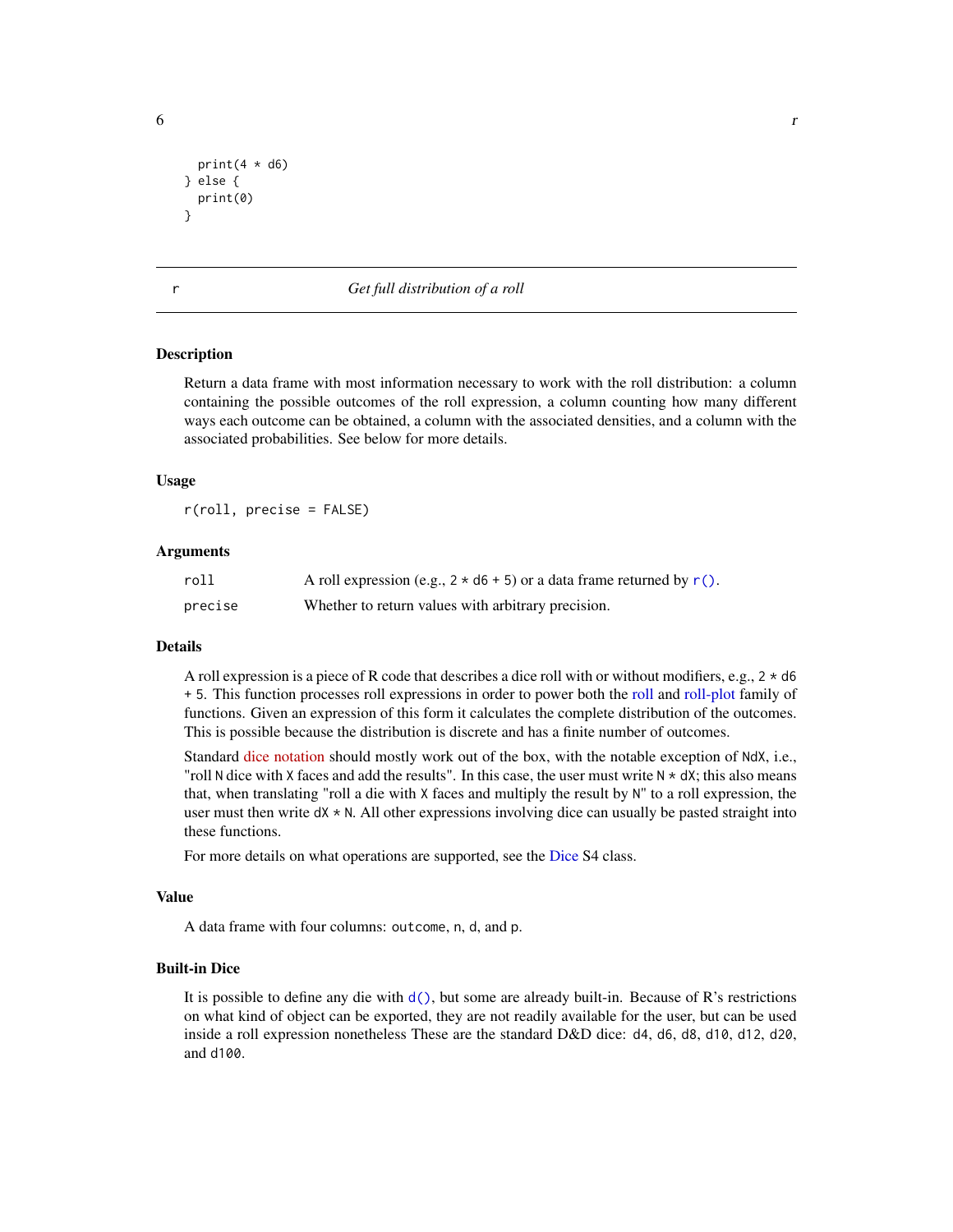#### Arbitrary Precision

Most dice programs that can calculate probabilities are forced to round their results due to the fact that these quantities might become exceptionally low when dealing with a lot of dice. This, however, can lead to error magnification.

In order to avoid rounding as much as possible, all functions described here use [Ryacas::yac\\_str\(\)](#page-0-0) to run computations symbolically. By default, results are converted to numeric vectors just before returning to the user, but one is able to access the symbolic strings returned by Ryacas by setting precise = TRUE.

#### See Also

[roll,](#page-6-1) [roll-plot,](#page-7-1) [Dice.](#page-3-1)

#### Examples

# Get full distribution of 2d6 + 5  $r(2 * d6 + 5)$ 

#### <span id="page-6-1"></span>roll *The roll distribution*

#### <span id="page-6-2"></span>Description

Density, distribution function, quantile function, and random generation for the discrete distribution described by a roll expression. See below for more details.

#### Usage

```
droll(x, roll)
proll(q, roll, lower.tail = TRUE)
qroll(p, roll, lower.tail = TRUE)
rroll(n, roll)
```
#### Arguments

| x          | A numeric vector of outcomes.                                            |
|------------|--------------------------------------------------------------------------|
| roll       | A roll expression (e.g., $2 * d6 + 5$ ) or a data frame returned by r(). |
| q          | A numeric vector of outcomes.                                            |
| lower.tail | Whether to calculate $P[X \le x]$ or $P[X \ge x]$ .                      |
| р          | A numeric vector of probabilities.                                       |
| n          | Number of random deviates to return.                                     |

<span id="page-6-0"></span>roll and the control of the control of the control of the control of the control of the control of the control of the control of the control of the control of the control of the control of the control of the control of the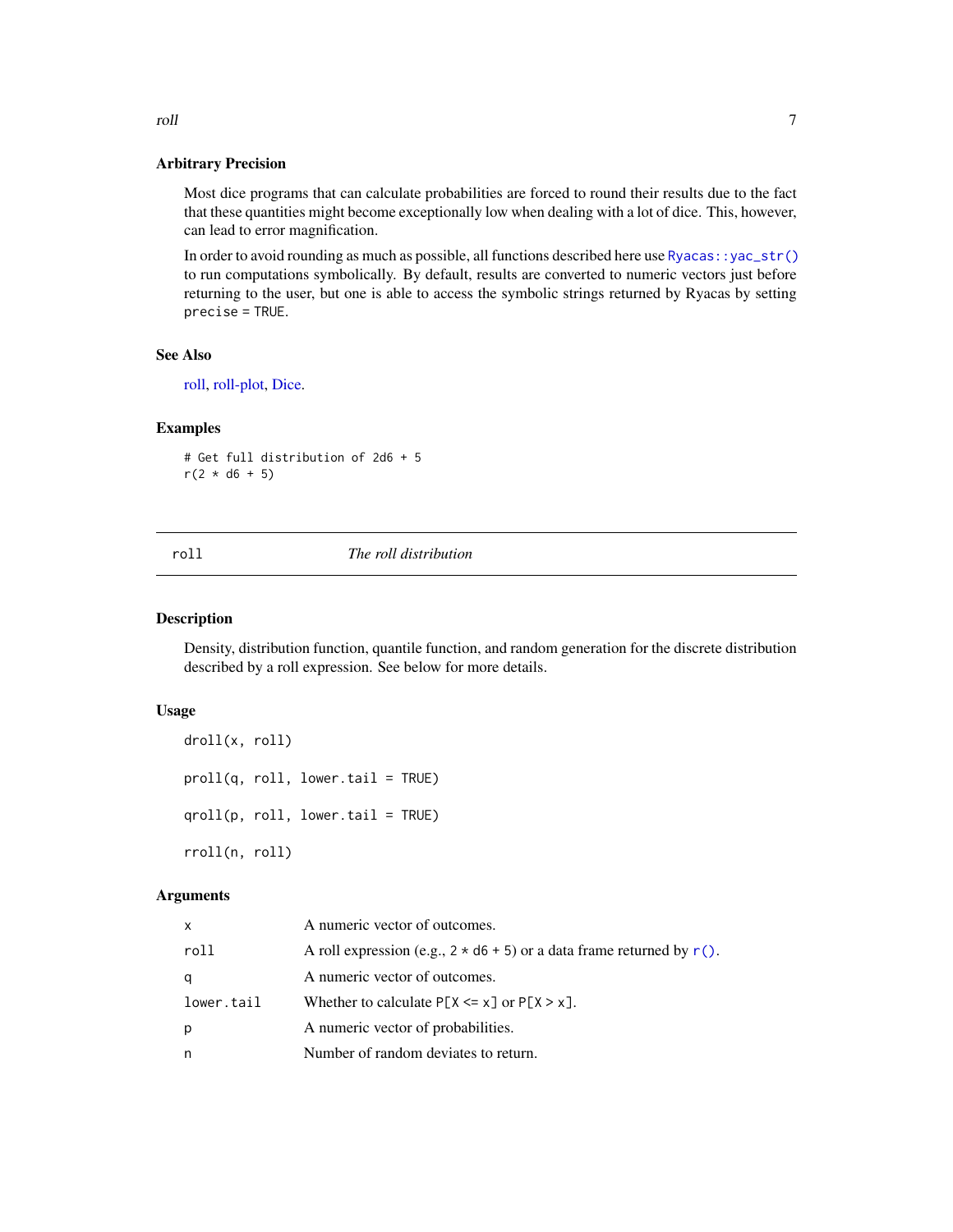### <span id="page-7-0"></span>Details

Given a roll expression (i.e., an arithmetic expression involving dice),  $r()$  calculates the complete distribution of the outcomes. This is possible because the distribution is discrete and has a finite number of outcomes.

From this distribution, [droll\(\)](#page-6-2) returns the density, [proll\(\)](#page-6-2) returns the distribution function, [qroll\(\)](#page-6-2) returns the quantile function, and [rroll\(\)](#page-6-2) generates random deviates. They mirror functions from the [Distributions](#page-0-0) family.

For more details on roll expressions, see  $r()$  and the [Dice](#page-3-1) S4 class.

### Value

A numeric vector.

#### Source

The main algorithm for calculating dice probabilities comes from [MathWorld.](https://mathworld.wolfram.com/Dice.html)

Symbolic calculations are handled by [Ryacas,](https://cran.r-project.org/package=Ryacas) and, by extension, by [Yacas.](https://www.yacas.org/)

#### See Also

[r\(\)](#page-5-1), [Dice,](#page-3-1) [roll-plot.](#page-7-1)

#### Examples

```
set.seed(42)
# Density of 2d6 + 5
droll(12, 2 * d6 + 5)# Distribution function of 2d6 + 5
proll(12, 2 * d6 + 5)
# Quantile function of 2d6 + 5
qroll(0.5, 2 * d6 + 5)# Roll 2d6 + 5 (generate random deviate)
rroll(1, 2 * d6 + 5)
```
<span id="page-7-1"></span>roll-plot *Plot the roll distribution*

#### <span id="page-7-2"></span>Description

Plot density, distribution function, quantile function, and random generation for the discrete distribution described by a roll expression. See below for more details.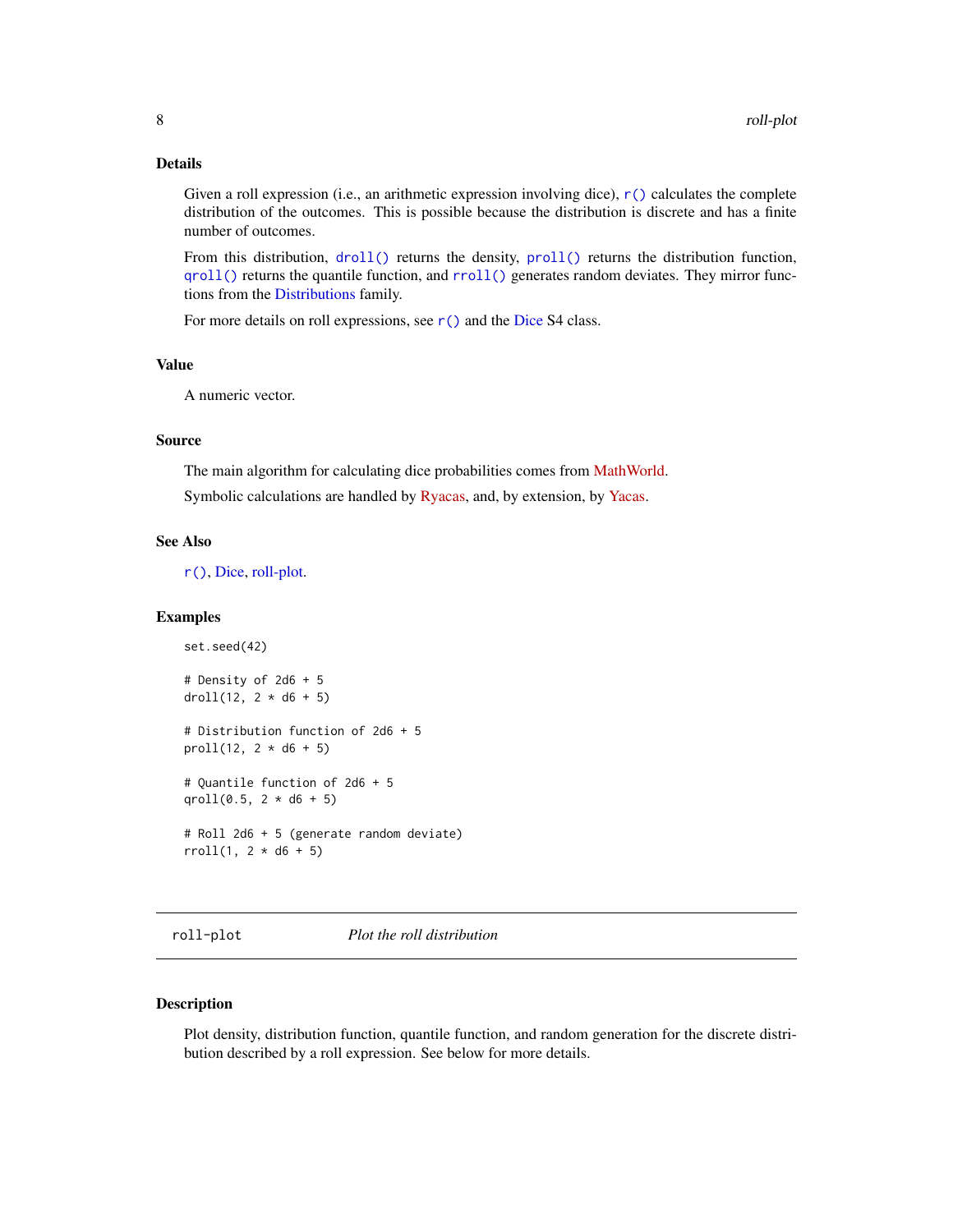<span id="page-8-0"></span>roll-plot 9

#### Usage

```
droll_plot(roll, ...)
proll_plot(roll, lower.tail = TRUE, ...)
qroll_plot(roll, lower.tail = TRUE, ...)
rroll_plot(n, roll, ...)
```
#### **Arguments**

| roll       | A roll expression (e.g., $2 * d6 + 5$ ) or a data frame returned by r().                                        |
|------------|-----------------------------------------------------------------------------------------------------------------|
| .          | Other arguments passed on to plotting functions (graphics::barplot() or<br>$ggplot2$ : $qplot()$ if available). |
| lower.tail | Whether to calculate $P[X \le x]$ or $P[X \ge x]$ .                                                             |
| n          | Number of random deviates to return.                                                                            |

#### Details

Given a roll expression (i.e., an arithmetic expression involving dice),  $r()$  calculates the complete distribution of the outcomes. This is possible because the distribution is discrete and has a finite number of outcomes.

From this distribution,  $droll.plot()$  plots the density,  $prod.plot()$  plot() plots the distribution function, [qroll\\_plot\(\)](#page-7-2) plots the quantile function, and [rroll\\_plot\(\)](#page-7-2) plots random deviates. For more information, see the generating functions: [roll.](#page-6-1)

#### Value

For [droll\\_plot\(\)](#page-7-2), [proll\\_plot\(\)](#page-7-2), and [qroll\\_plot\(\)](#page-7-2) a bar plot. For [rroll\\_plot\(\)](#page-7-2) a histogram.

#### See Also

[graphics::barplot\(\)](#page-0-0), [ggplot2::qplot\(\)](#page-0-0), [d\(\)](#page-2-1), [roll](#page-6-1)

```
set.seed(42)
# Density of 2d6 + 5
droll.plot(2 * d6 + 5)# Distribution function of 2d6 + 5
proll\_plot(2 * d6 + 5)# Quantile function of 2d6 + 5
qroll_plot(2 * d6 + 5)
# Roll 2d6 + 5
rroll_plot(1000, 2 * d6 + 5)
```